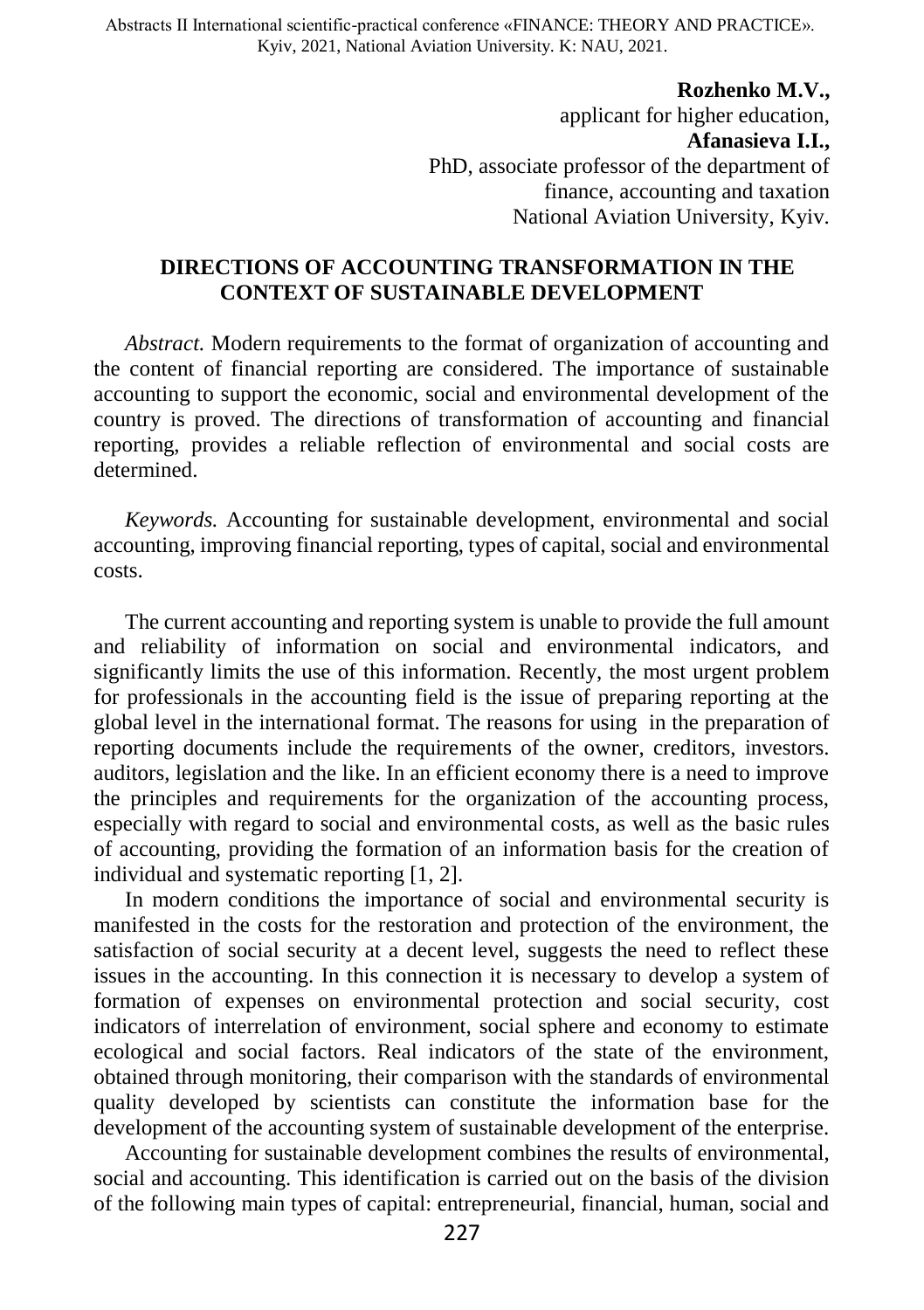environmental. The results of the five capitals can be correlated and summarized into three types of accounting, embody the overall system of economic accounting for sustainable development of the enterprise (Fig. 1).



Fig. 1. Formation of sustainable development accounting information *Source:* [3, 4]

The concept of the formation of information of sustainable development accounting is that such accounting, in contrast to the traditional financial accounting system, additionally provides the opportunity to obtain information that can be considered in three different dimensions:

- time of information formation;

- place of information formation;

- affiliation of the information [4].

Traditional accounting system does not take into account not only the social and environmental aspects of the formation of the general system of sustainable development accounting, but also the factors of the external impact of information. This concept of transition requires reconfiguration and adaptation, provides for the implementation of the following actions:

1. Transformation of the Statement of Financial Performance (Statement of Comprehensive Income), which will require additional information about costs and benefits related to economic, social and environmental activities.

2. Expansion of the typical classification by groups of income and expenses (profits and losses) to cover external losses and benefits to the environment, society and the economy, not accounted for by traditional accounting.

3. Expansion of the Balance Sheet (Statement of Financial Position) to include the full range of assets, including intangible assets such as brand value, human capital or reputation for sustainability, as well as hidden liabilities, including those associated with sustainability risks.

The implementation of the objectives will be helped by internal sustainability accounting, which is designed to detail the information generated by the existing